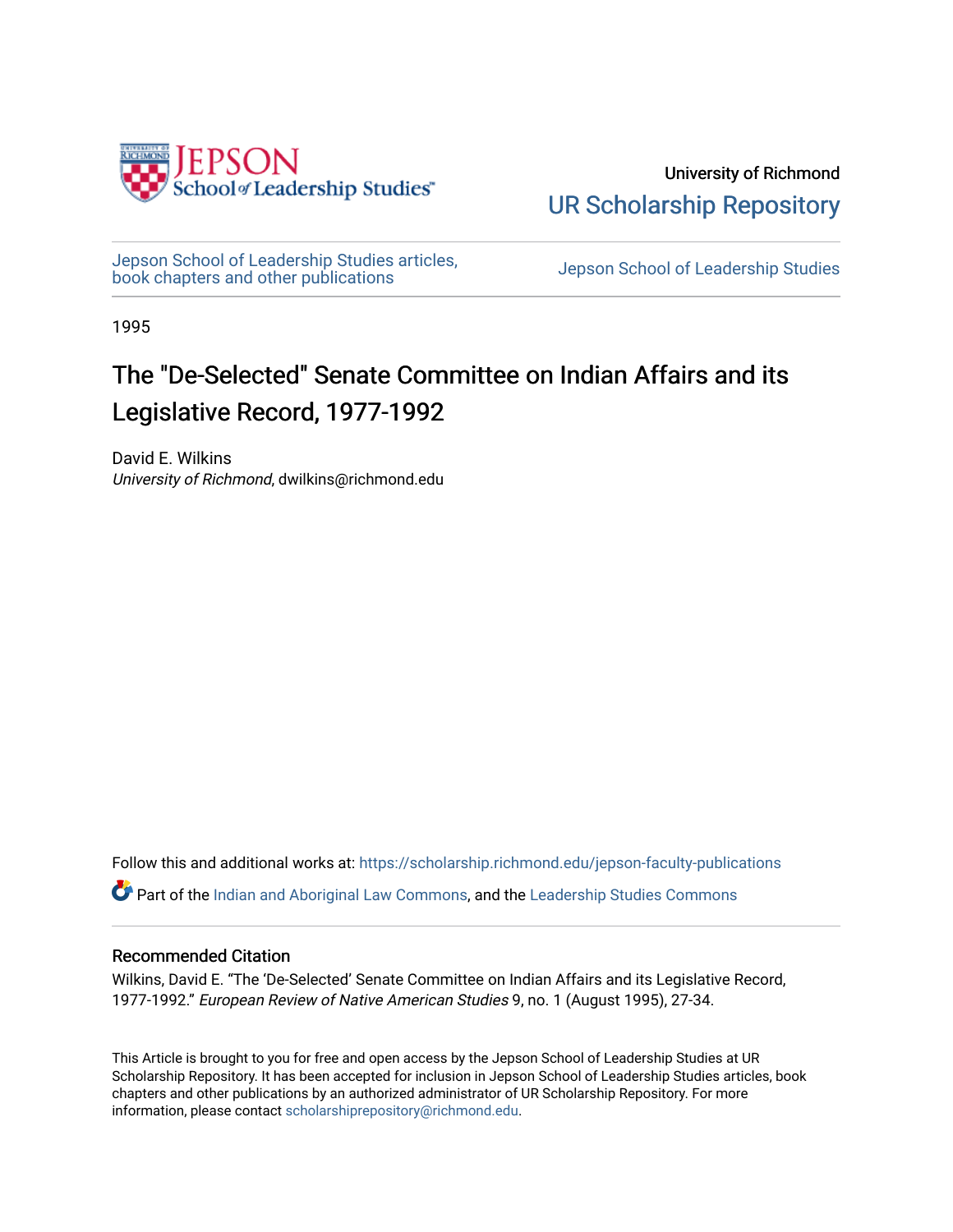# **THE "DE-SELECTED" SENATE COMMITTEE ON INDIAN AFFAIRS and its Legislative Record, 1977-1992**

On 4 February 1993, Senators Daniel K. Inouye (D. HI) and John McCain (R. AZ) introduced Resolution 67 which had a dual purpose: Section one changed the name of the Select Committee on Indian Affairs by deleting the term "select"; section two changed the name of the hearing room assigned to the Indian Affairs' Committee in the Richard Brevard Russell Center Office Building from "Room 485" to "Room of the First Americans." While the room redesignation has some symbolic importance, it is section one-the changing of the Committee's name-that warrants more serious scrutiny.

This change, which was adopted by the Senate by resolution twenty days later (CR 139 [Feb. 24]:S1978), was of symbolic importance because neither the status nor the function of the committee was altered, but also has an important substantive dimension. The redesignation (minus the "select" heading) means that the U.S. Senate for the first time since 1947<sup>1</sup> has a full standing committee devoted to the study and oversight of Indian affairs.

This essay has three major sections. In section one, I examine the Con-gress's constitutional responsibility for administration of the federal government's affairs with tribes. In section two, I describe the history of the various Indian committees from 1820 to 1977. Section three details the legislative record of the Senate Select Committee during its sixteen-year existence ( 1977-1993) as a "select" entity. Sub-stantive policy content analysis of the committee's legislative activity, which is the next logical step leading to the construction of a theory or theories about congressional committees and their impact on the development of sound federal Indian policy, must await additional research. I then offer some concluding remarks.

#### **Congressional Exclusivity in Indian Affairs**

Over the last two-hundred years, the

various tribal nations and the federal government have assumed an untold number of reciprocal political, legal, social, and cultural obligations toward each other. From 1775 to 1914 these obligations, especially the political/legal variety, were most clearly espoused in the hundreds of treaties and dozens of agreements negotiated between a majority of tribes and the federal government. These documents, many of which-from a Western perspective-are binding legal contracts, were drawn up and executed U.S. President via the treaty-making authority vested in the executive branch by Article 11, section 2 of the Constitution, and ratified by the Senate. They were then implemented by congressional laws necessary to fulfill the United States treaty obligations. Congress receives the authorization to deal with tribes under Article 1, section 8, clause 3 of the Constitution, where it is stated that the legislative branch is empowered to "regulate commerce ... with the Indian tribes."

The indigenous perspective on treaty approval is much more complex, of course, because of the tremendous degree of tribal differentiation reflected in the hundreds of tribal groups with whom the United States entered into treaties (see, e.g., D. V. Jones 1982), and more importantly, because treaties were not viewed as merely legal instruments by the tribes but as sacred covenants (DeMallie 1977:3). While the various Iroquois nations, for example, had clearly delineated individuals responsible for the negotiation and signing of such covenants and a well-defined process by which the inter-cultural relations were codified and ratified, other less politically centralized groups like the Navajo, Apache, and Lakota often had individuals empowered to deal with alien nations but these persons and the tribal nation itself lacked institutions that could effectively wed nonparticipatory bands or clans to the agreed upon instrument.

The U.S. Constitution's treaty and commerce clauses have been of

important, if inconsistent, benefit to tribes and individual Indians. They provide a certain structural level of protection to Indians that is virtually non-existent for most other indigenous groups worldwide (indigenous peoples in Canada and New Zealand are important exceptions). Unfortunately, there is nothing in either of these clauses or in any other provision of the U.S. Constitution which emphatically declares that the federal government has a constitutional obligation to protect tribes or even individual Indians from itself. In fact, "the Constitution itself is the greatest barrier Indians have faced in attempting to deal with the United States" (Deloria 1992:284) because of the division of sovereignty inherent in the federal system of government, which is further complicated by the checks and balances and separation of powers theories. In other words, no individual branch of either the state or the federal government actually represents the "whole functioning of that political entity unless the two remaining branches refuse to become involved in the issue under consideration."

Thus, when Madison proposed in The Federalist No. 42 that the clause regarding the regulation of commerce with Indian tribes outlined in the Articles of Confederation was "obscure and contradictory" and needed correction because while it authorized federal control of Indian affairs it did so only so long as that control did not interfere with each individual state's freedom to legislate in its own affairs with tribes, he set the stage for the federalization and congressionalization of Indian affairs. The U.S. administration of its affairs with tribes, in other words, was to be the exclusive province of the Congress. Initially, Congress's principal responsibility was in the carrying out of the obligations and the execution of the powers outlined in the presidentially executed treaties. Many of these obligations were articulated in statutes "relating to or supplementing treaties" (Cohen 1972: 91) and included the following: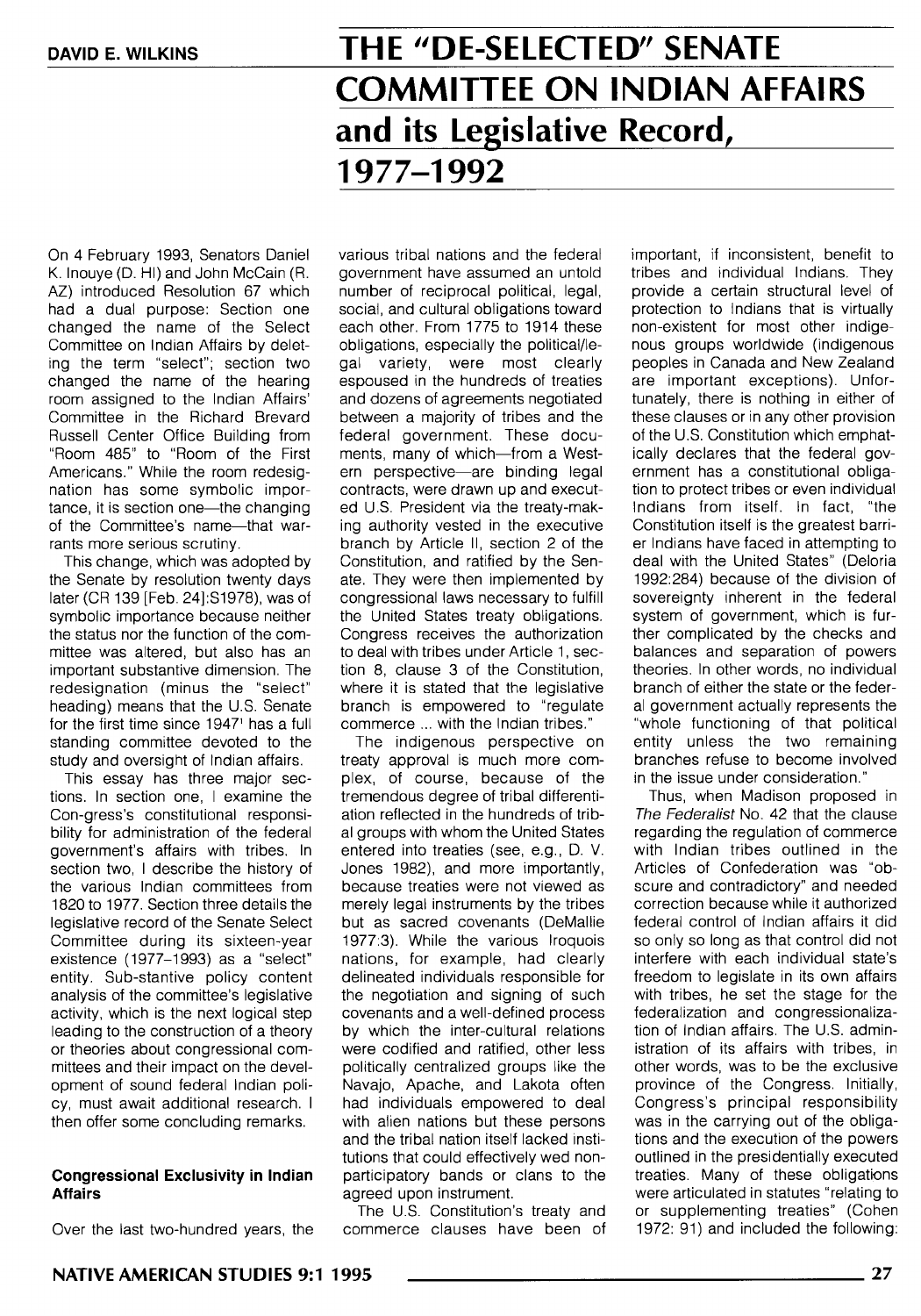| YEAR(S) | <b>SENATE</b>                                                                                                                                                                      | <b>HOUSE</b>                                                                                    |
|---------|------------------------------------------------------------------------------------------------------------------------------------------------------------------------------------|-------------------------------------------------------------------------------------------------|
| 1820    | Standing Committee on Indian Affairs                                                                                                                                               |                                                                                                 |
| 1821    |                                                                                                                                                                                    | Standing Committee on Indian Affairs                                                            |
| 1838    |                                                                                                                                                                                    | Select Committee on Indian Fighters                                                             |
| 1878    | Joint Committee on Transfer of the Indian Bureau                                                                                                                                   |                                                                                                 |
|         | 1879–1880 Select Committee to Examine into Removal of Northern<br>Cheyennes                                                                                                        |                                                                                                 |
| 1881    | Select Committee to Examine into Circumstances<br>Connected with Removal of Northern Cheyennes from the<br>Sioux Reservation to the Indian Territory                               |                                                                                                 |
|         | 1886-1892 Select Committee on Indian Traders                                                                                                                                       | Select Committee on Expenditures for the Indians and<br>Yellowstone Park                        |
|         | 1888-1892 Select Committee on the Five Civilized Tribes                                                                                                                            | Select Committee on Indian Depredation Claims (1888-1891)                                       |
|         | 1893-1908 Select Committee to Investigate Trespassers on Indian<br>[Cherokee] Lands.<br>Select Committee on the Five Civilized Tribes<br>Standing Committee on Indian Depredations |                                                                                                 |
|         | 1909–1920 Standing Committee on Indian Depredations<br>Standing Committee on the Five Civilized Tribes<br>Standing Committee to Investigate Trespassers on Indian Lands            |                                                                                                 |
| 1921    | Committee on Indian Affairs (all existing Standing Senate<br>Committees were consolidated in this committee)                                                                       |                                                                                                 |
| 1947    | Public Lands Committee (subsumes Committee on Indian<br>Affairs and four others)                                                                                                   | Public Lands Committee (subsumes Committee on Indian<br>Affairs)                                |
| 1948    | Interior and Insular Affairs (subsumes Public Lands<br>Committee and Indian Affairs)                                                                                               |                                                                                                 |
| 1951    |                                                                                                                                                                                    | Committee on Interior and Insular Affairs<br>(subsumes Public Lands Committee)                  |
| 1951    | Joint Committee on Navajo-Hopi Administration (64 St. 44). This committee<br>abolished by the Navajo-Hopi Settlement Act of 1974 (88 St. 1712)                                     |                                                                                                 |
| 1975    |                                                                                                                                                                                    | Committee on Education and Labor<br>(given jurisdiction over Indian education)                  |
| 1977    | Select Committee on Indian Affairs (temporary two-year status) Subcommittee on Indian Affairs and Public Lands<br>Committee on Interior and Insular Affairs abolished              | (within the Committee on Interior and Insular Affairs)                                          |
| 1978    | Select Committee on Indian Affairs (granted two-year extension)                                                                                                                    |                                                                                                 |
| 1979    |                                                                                                                                                                                    | Subcommittee on Indian Affairs abolished<br>(Jurisdiction vested in entire committee)           |
| 1980    | Select Committee on Indian Affairs (granted three-year extension)                                                                                                                  |                                                                                                 |
| 1984    | Select Committee on Indian Affairs (becomes permanent<br>committee)                                                                                                                |                                                                                                 |
| 1993    | Select Committee redesignated as Committee on<br>Indian Affairs                                                                                                                    | Subcommittee on Native American Affairs (within newly<br>formed Committee on Natural Resources) |

Table 1 Committees having jurisdiction over Indian Affairs, 1820-1993. (Based on R. S. Jones 1987.)

"... to secure them in the title and possession of their lands, in the exercise of self-government, and to defend them from domestic strife and foreign enemies" (Cohen 1972:91n18, quoting from House Report No. 474, Commissioner of Indian Affairs, 23rd Cong., 1st Sess., 20 May 1834).

The second principle of congressional power is in the regulation of commerce with Indian tribes. This, we have already noted, is the only explicit grant of power to the government mentioned in the Constitution. The question of what constitutes "commerce," and what are the jurisdictional boundaries of such trade, if any, have been debated over time. A quick review of the legislation enacted and policies pronounced by Congress from 1789 to 1834 reveals, as Prucha has shown, that the federal government needed to control and police its own citizens in their intercourse with

Indian tribes, and it dealt primarily with establishing trading houses or factories, with issuing licenses for the Indian trade, and with fulfilling specific treaty provisions that spoke to the question of commerce (Prucha 1962).

There was, in fact, no federal effort to regulate Indians or tribes per se.<br>Gradually, however, Congress, however, Congress, reflecting the general sentiment of many high-level policy makers, and Christian missionaries, began to uni-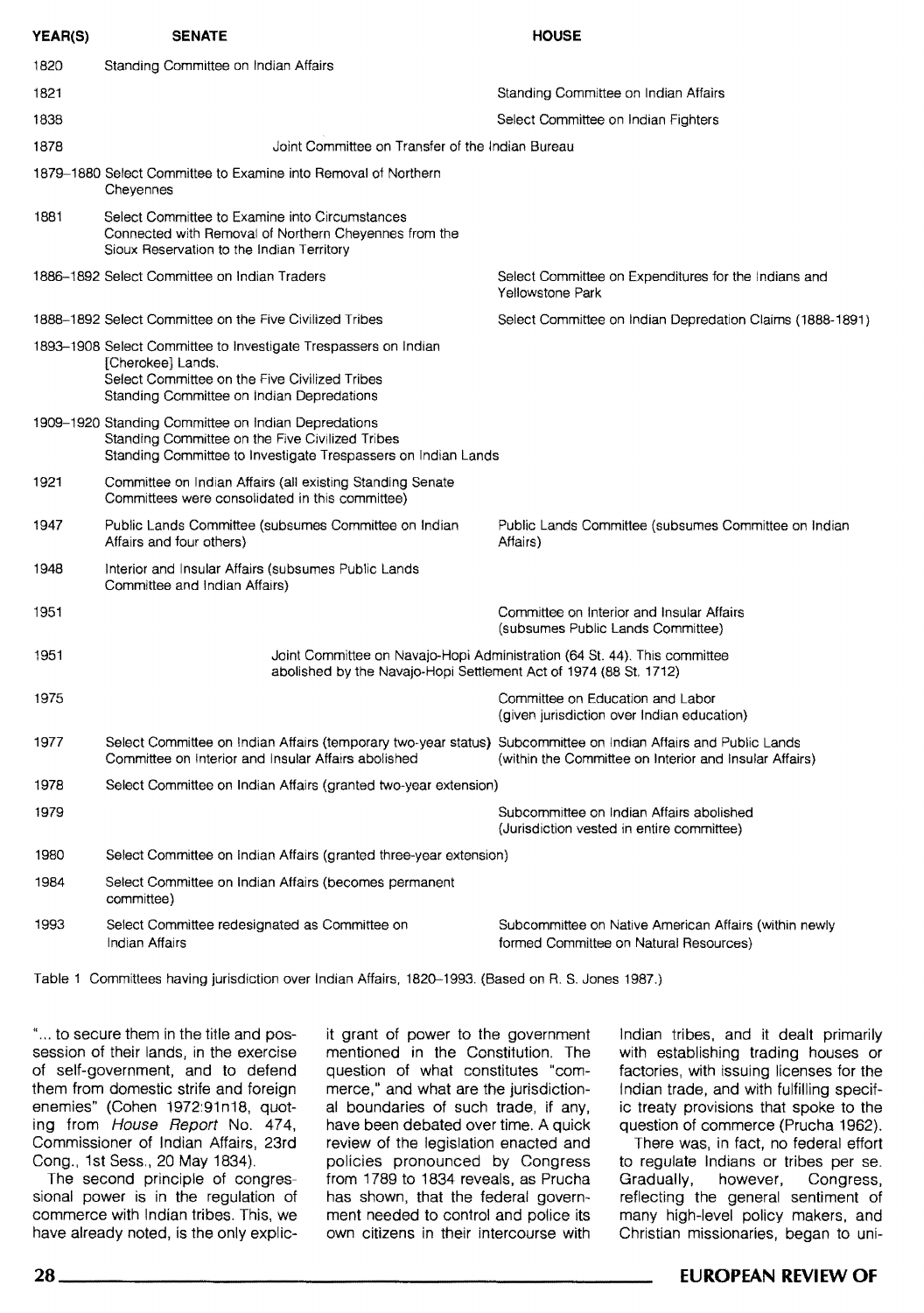laterally introduce laws designed to (1) assimilate individual Indians into the American polity (see, e.g., The Civilization Fund Act, 3 St. 516 [1819]) and (2) the introduction of western criminal law proceedings against interracial crimes involving Indians (see, e.g., An Act to Provide for the Punishment of Crimes and Offenses Committed Within the Indian Boundaries, 3 St. 383 [1817]). These early laws were ad hoc precursors to much more systematic and sophisticated eras of federal Indian policy: first, from 1871 when treaty-making was unilaterally ended, to the period just before the Indian Reorganization Act of 1934; second, after World War II through the termination/relocation period of the 1950s and 1960s, when Congress enacted a litany of laws and policies aimed at the ultimate destruction of tribalism.

Conversely, the Indian Reorganization period ( 1934 to the early 1940s) and presently the Indian Self-Determination/Self-Governance era (1970 to present) represent congressional efforts to show some respect for the sovereignty of tribal nations by restoring tri-bal lands, enforcing vested tribal treaty rights, protecting Indian religious rights, and the reaffirmation of tribal governing authority.

Congress has certainly not operated alone<sup>2</sup> in administering the federal government's affairs with tribes; nevertheless, it remains the focal point of much scrutiny because of the U.S. Constitution's clauses and because tribes are keenly aware that it is to the political branches of the federal government that they must look for proper enforcement of their vested extraconstitutional treaty-based (tribe) or constitutionally-defined citizenshipbased rights (individual Indian).

#### **Congressional Committees and Indian Affairs-1820 to 1977**

Congressional committees are at the heart of governance in the federal government. Committees, the subdivisions<sup>3</sup> of legislatures, prepare legislation for action by the respective houses and they also may conduct investigations. Most standing (full) committees are divided into subcommittees which study legislation, hold hearings, and report their recommendations to the full committees. However, only the full committee can report legislation for action by the entire legislature (Vogler 1983:ch. 4). First, a review of the historical process is in order.

During the first several decades of federal administration of Indian affairs, Indian-related matters involving war, trade, treaties, boundaries, and general Indian-White intercourse were handled either by the entire Senate or House, by select committees, or by other committees. It was not until 1820 that the Senate first established a Standing Committee on Indian Affairs (R. S. Jones 1987:79). This was followed the next year by similar action in the House of Representatives.

Throughout the remainder of the 19th century and through the late 20th century there were numerous other standing committees in the Senate, and various select and joint committees in both Houses, that exercised jurisdiction over Indian issues. Table I is a chart of all the committees that have had a direct role in Indian affairs. Although Indian affairs are the purported exclusive domain of Congress because of the constitutional allocation of authority to this body, in reality the executive branch (via the treatymaking authority) and the judicial branch (via the Supreme Court's development of numerous legal doctrines) were the coordinate powers during the first three-quarters of the first century that articulated tribal political status, tribal property rights vis-a-vis the federal government, and the federal and state positions in relation to tribes. Notwithstanding the fact that both Houses of Congress had full standing committees by the early 1820s, the legislature "paid little attention to its role as the architect of Indian fortunes apart from providing legislative confirmation of presidential policies such as forced removal" (Deloria 1984:106).

This legislative acquiescence, however, began to change by the midnineteenth century when Congress began to authorize federal commissions to treat with the western tribes. Over the next two decades, congressional power to define Indian policy waxed, while the president's role as chief treaty negotiator was reduced from that of a "negotiator of treaties to an administrator of domestic disputes" (Deloria 1984: 106).

The zenith of legislative power over Indian affairs was reached in 1871 when, after several years of internal conflict over which house would control Indian policy, the House Committee on Indian Affairs attached an amendment to the Department of Interior's appropriation bill which declared that the U.S. would no

longer recognize tribes as sovereigns capable of making treaties with the U.S. (16 St. 544, 566). The ramification of this rider and its effect on tribal political status and the tribal-federal relationship have been widely debated by federal policy-makers• and scholars (see, e.g., Rice 1977:239- 253; but also see Wunder 1985:39- 56). And although preexisting ratified treaties remained in force and Congress continued to negotiate "agreements" with tribes until 1914, which Cohen (1972:67) says "differed from formal treaties only in that they were ratified by both houses of Congress instead of by the Senate alone," the relationship between tribes and the federal government had been seriously affected. "Indians as a subject of congressional debate," says Deloria (1984:107), "were moved from the national agenda to an item on a committee agenda, and they were never again seen as having an important claim on the national government."

In the subsequent twelve decades Indian affairs and tribal political status have been dominated by the confluence of a Supreme Court which is extremely deferential to congressional enactments (the Court has never invalidated a single Indian-related law as being beyond Congress's authority), congressional committees, the states, and the Bureau of Indian Affairs (which has been delegated much of its authority by Congress, but which has also by a process of "jurisdictional aggrandizement" selfempowered itself to act in ways sometimes destructive of tribal interests but usually as a paternalizing influence that refuses to allow tribes to act on their own behalf). Tribes, we have already shown, "are not part of this system; they lobby all [four] ... but have no independent power of their own to exact compromises" (Barsh and Henderson 1980:222).

The confluence is far from smooth or consistent and sometimes the converging influences cross-cut one another in vicious and unpredictable ways. At various times state interests have had a dominating influence; at other times the bureaucracy has stifled tribal efforts at self-government, and at still others, like the present, the Supreme Court functions in a way that directly clashes with congressional policy which favors self-determination and self-governance. The role of Congress and the various committees and subcommittees addressing Indian affairs have been equally spo-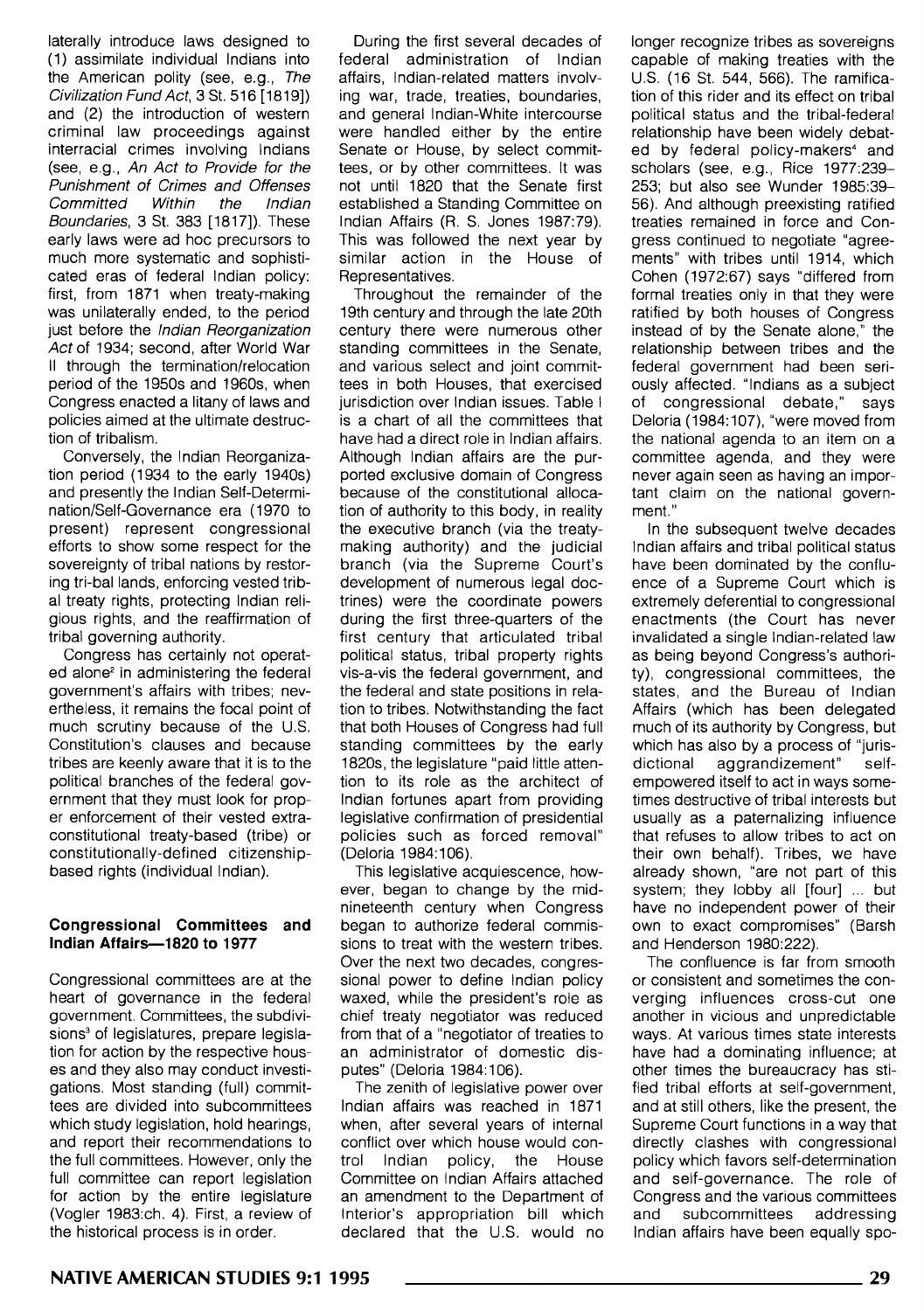radic, haphazard, and conflictingvacillating between policies designed to assimilate Indian tribes to policies created to perpetuate tribal dependency and wardship to policies centered on enhancing tribal autonomy. However, Congress alone has ultimate responsibility for federal Indian policy and under the Constitution it has plenary (read: exclusive and preemptive) power to act.

As noted earlier, as a result of the Legislative Reorganization Act of 1946 (60 St. 812) the Indian Affairs Committees in both houses were reduced in status to minor subcommittees. This was the state of things from 1947 until 1977. On the Senate side, a subcommittee existed under the auspices of the Committee on Interior and Insular Affairs. On the House side, Indian issues were subsumed by a subcommittee under the Public Lands Committee, which in 1951 became the Committee on Interior and Insular Affairs (R. S. Jones 1987:81 ). During this thirty-year period, this subcommittee arrangement "failed to provide a truly adequate forum of legislating appropriate solutions to problems affecting Indian people. Indian legislation could no longer be reported to the floor of the Senate directly from a full Indian Affairs Committee, and legislative jurisdiction over Indian affairs was fragmented in a number of committees" (U.S. Congress 1983:1).

The activism and political and social disquiet of the 1960s and 1970s, fueled by the civil rights movement, Vietnam, Watergate, and a number of disturbing events in Indian Country centered around the afterglow of the federal government's "termination" policy, Bureau of Indian Affairs (BIA) incompetence and mismanagement of tribal and individual trust property, and tribal reassertion of once dormant cultural and political attributes, convinced the Johnson and later the Nixon administrations of the need for a new policy: a policy of Indian self-determination. This was followed closely by Congress's establishment of a bipartisan committee which was charged with the responsibility "to conduct a comprehensive review of the historical and legal developments underlying the Indians' relationship with the Federal Government and to determine the nature and scope of necessary revisions in the formulation of policy and programs for the benefit of Indians" (U.S. Congress 1977:iii). This two-year congressional investigation culminated in 206 policy recommendations in areas as diverse as (1) trust responsibility, (2) tribal government, (3) federal administration of Indian policy, (4) economic development, (5) community services, (6) oft-reservation Indians, (7) terminated and non-reservation Indians, etc.

For our purpose, recommendation 77 under the category "Federal Administration of Indian Affairs" is the most important one. It read: "Congress establish permanent standing or special select committees tor Indian affairs in each House or place all jurisdiction, oversight, and legislative authority in a joint select committee" (U.S. Congress 1977:24). In providing a detailed rationale for why the establishment of permanent committees on Indian affairs in both houses was essential, the American Indian Policy Review Commission gave several reasons. First, congressional plenary (read: exclusive) authority in the administration of the federal government's legal obligations to tribes is constitutionally well established.

Second, the distinguished status of tribes as the only group of people specifically identified in the Constitution as separate polities with whom Congress is charged to regulate trade with, clearly evidences their separate political status. Congress is the most essential actor on the federal side of the tribal-federal relationship because it ratified the legally-binding treaties and agreements and has enacted subsequent policies and laws regarding tribes and Indian citizens. Congress has a clear responsibility for maintaining the treaties, policies, and laws it has participated in or created (U.S. Congress 1977:294). While acknowledging that Indians and tribal-related issues no longer warrant the nation's full-fledged attention as they did during the first century and a quarter of the United States existence, the political and legal obligationsboth reciprocal and unilateral-of the United States to the tribes and their members remain intact.

Third, the Commission noted that when the standing Indian committees were terminated in the 1946 reorganization, the subsequent merger of the subcommittees into the Interior Committees gave "rise to severe conflicts of interest," with tribes and individual Indians often in direct competition with powerful governmental and non-governmental organizations and monied interests like the Army Corps of Engineers, mining companies, recreation and fish and wildlife interest, etc (U.S. Congress 1977:295).

Finally, the bipartisan committee acknowledged that "the complexity and volume of Indian law and the many problems affecting the Indian people call for a permanent standing committee on Indian Affairs" (U.S. Congress 1977:295). Some of the complexities mentioned included the resolution of eastern Indian land claims cases against the state and federal governments; a review, consolidation, and codification of Title 25 of the U.S. Code; and most important, the tedious and ongoing oversight responsibilities the Congress has as a result of its legal obligations to tribes.

The Senate, under S.J. Resolution 4, had earlier in the 95th Congress (4 Feb. 1977) created a temporary Select Committee on Indian Affairs with full jurisdiction over all proposed legislation and other matters relating to Indian affairs. However, this committee was to be abolished at the start of the 96th Congress, with jurisdiction over Indian matters going to the Human Resources Committee.

It became increasingly evident that if Congress was to keep pace with its constitutional, legal, moral, and historical responsibilities to tribes and Indian people, then an ongoing committee with sufficient expertise and resources needed to be established. Hence, the Senate Select Committee continued to be reauthorized for several years until it was made a permanent, though still "select" committee in 1984 (CR [6 June 1984]:S6669).

The life, therefore, of the Senate Select Committee on Indian Affairs extended a full sixteen years: 4 February 1977 to 24 February 1993. And despite the sound reasons given by the American Indian Policy Review Commission as to why there was a need for permanent standing committees of Indian affairs, the Committee remained "select" for sixteen years. Moreover, on the House side, which will not be examined in this paper, Indian affairs in 1977 were vested in a newly created subcommittee on Indian affairs and Public Lands within the Committee on Interior and Insular Affairs. But in 1979, the subcommittee was abolished and jurisdiction was vested in the entire committee. This was the "first time since 1820 that a body of Congress had neither a committee nor a subcommittee on Indian Affairs" (R. S. Jones 1987:84). This was changed recently, however. In January 1993, a subcommittee on Native American Affairs, chaired by Rep. Bill Richardson (D. NM) was formed under the newly created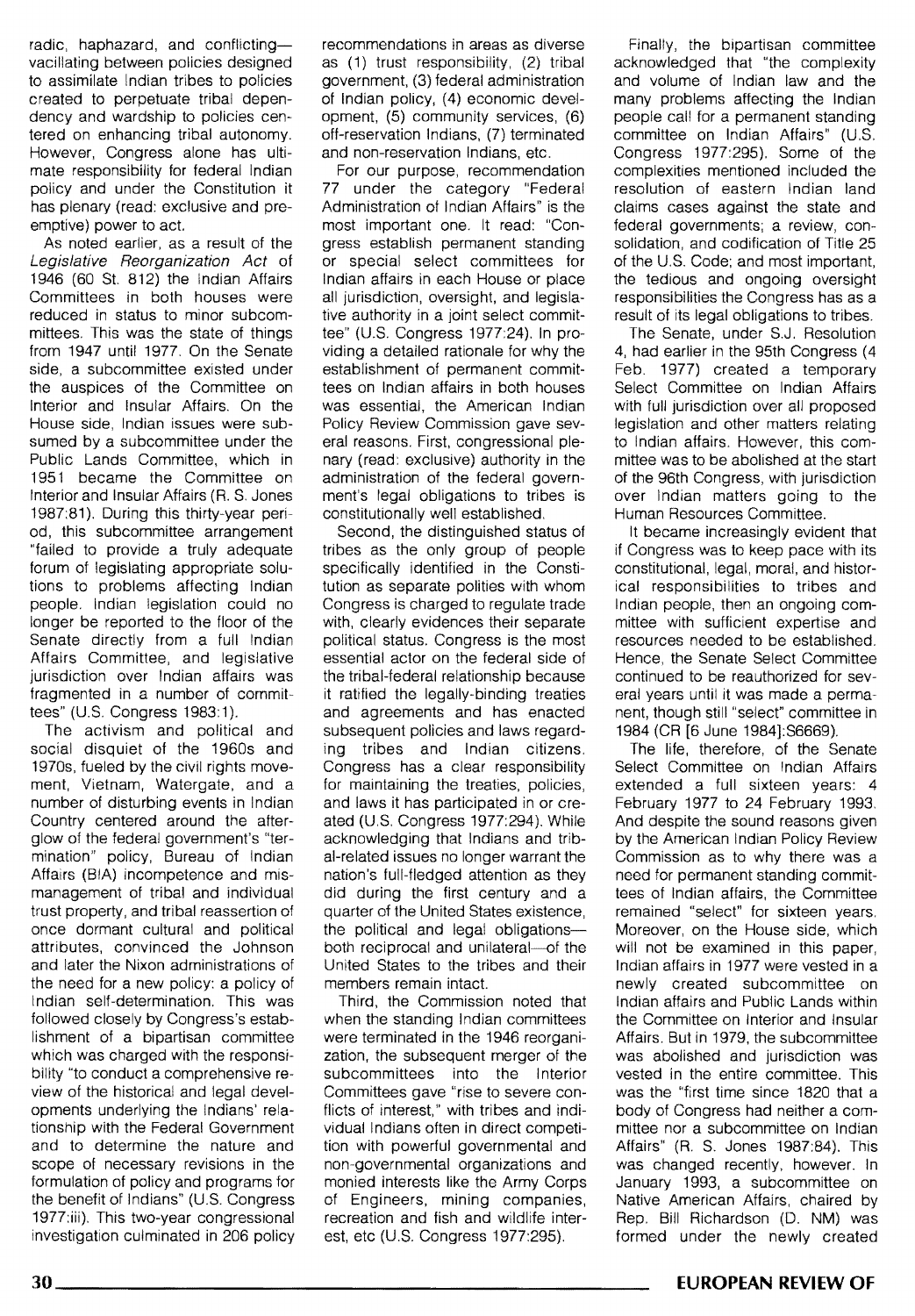Committee on Natural Resources (Congressional Quarterly Weekly [9 Jan. 1993] 51(2):67).

#### **Senate Select Committee: The Legislative Record-1977 to 1992**

The 4 February 1977 Senate Resolution 4, which contained the committee system reorganization amendments. charged the temporary Select Committee as follows:

"It shall be the duty of the Select Committee to conduct a study of any and all matters pertaining to problems and opportunities of Indians, including but not limited to, Indian land management and trust responsibilities, Indian education, health, special services, and loan programs, and Indian claims against the United States" (U.S. Congress 1990: 1 ).

The existence of the Committee as "Select" spanned eight congresses-95th Congress (1977-1979) to the 102nd Congress (1991-24 Feb. 1993 when it was redesignated.)

Although the focus in this paper is on the historical evolution of Congress's Indian committees and, in<br>particular, the Senate Select particular, the Senate Committee's legislative activity, and not the motives or goals of individual senators, it is appropriate to note in passing that the membership has been predominantly from western states. This is understandable when we consider that the majority of reservations<sup>6</sup> and Indians in general<sup>6</sup> live in states west of the Mississippi.' Followup research is necessary, however, to determine the motives of western, and the handful of eastern, state senators who joined the committee. Using Vogler's approach we would try to ascertain whether the senators see this as a power committee, a policy committee, or as a constituency committee (Vogler 1983: 160). Or whether because of the unique nature of tribes and their members, senators have other reasons prompting them to serve on this committee which do not fit the standard goals posited by the literature.

In terms of the states which have been represented, North Dakota, South Dakota, Montana, Arizona, Washington, Oregon, Alaska, Nevada, Hawaii, New Mexico, and Colorado are represented. The only nonwestern states with representation are Ohio (Metzenbaum in the 95th), Maine (Cohen in the 96th and 97th), Mississippi (Cochran in the 101st and

102nd), Minnesota (Wellstone in the 102nd), and Illinois (Simon in the 102nd). It also appears that partisanship has historically had little significance in the way senators vote on Indian bills (Tyler 1973:8). Votes on controversial bills tend to follow regional rather than party lines.

Finally, though not surprisingly, each of the chairs of the committee, both individual and joint (beginning in the 100th Congress the Select Committee has had a chair-majority party, and vice-chair--minority party) were also from western states, with the single exception of William S. Cohen, who hailed from Maine. Cohen, it is important to note, assumed the chairmanship of the committee during the height of eastern Indian land claims, in which a number of tribes, beginning with the two in his own state-the Penobscot and the Passamaquoddy-successfully argued that huge chunks of their aboriginal lands had been taken away from them illegally by eastern states without federal approval. The Maine cases were the leading and potentially most disruptive of these land claims. Confronted with a series of federal suits against individuals and companies with large land holdings, Maine reluctantly agreed to an out-ofcourt negotiated settlement, with the federal government picking up the bulk of the bill. The Maine Indian Claims Settlement Act of 10 October 1980 (94 St. 1785) saw the Penobscot and Passamaquoddy tribes receive a \$27 million federal trust fund and 300,000 acres of forest land purchased with federal dollars. By the time this conflict had been legislatively resolved, fourteen other tribes had filed suits against the states and federal governments (see, e.g. Hagan 1988). Cohen's tenure as chair is, therefore, much less puzzling when placed inside this larger political/economic context.

The Select Committee on Indian Affairs is the authorizing Committee for programs of the Bureau of Indian Affairs, the Indian Health Service, and the Administration for Native Americans in the Department of Health and Human Services, and the Office of Indian Education in the Department of Education. Furthermore, the Committee has oversight responsibility for operation of programs in all other federal agencies with programs affecting Indians, including the Indian Housing program of the Department of Housing and Urban Development

These responsibilities dovetail with

those specified in Senate Resolution 4, which includes matters relating to tribal and individual lands, the federal government's trust responsibilities, Indian education, health, Indian claims, natural resources, etc. In effect, this committee (and the subcommittee in the House) is charged with an enormous task: the oversight of Congress's continuing historical, constitutional, and legislative responsibilities for over 500 distinctive tribal entities. This is a situation and a relationship of extremely broad scope, "literally spanning the breadth of federal, state, and local government responsibilities, but with the additional responsibility for the protection and management of Indian trust resources for which the U.S. has a trust responsibility" (U.S. Congress 1990:1).

It should come as no surprise therefore, to learn that the Senate Select Committee has had an exceptionally active agenda. Senator Inouye (D. HI) recently stated that this committee turns out more bills, and has more bills approved than any other Senate committee (Anonymous 1993:7). An analysis of the data drawn from the Congressional Information Service Index (CIS) from 1977 through 1992 bears this out in dramatic form. The CIS Index contains information on virtually all the publications generated by Congress, but does not include bills introduced. It includes committee hearings, committee prints, house and senate reports, documents, and special publications, senate executive reports, and senate treaty documents.

The Select Committee examined a plethora of issues which can be broadly grouped in forty-four categories• ranging from land-related issues, health concerns, housing, education, economic development, claims to water, land, and trust funds, gaming, recognition, natural resource and environmental concerns, religious freedom, the committee itself, Alaska Natives, Indian child welfare, tribalstate relations, etc. Some of the hearings and reports combine more than one issue (i.e. tribal courts and civil rights).

Not surprisingly, the top tier of these broad categories encompasses the major themes distinguishing the tribalfederal relationship: the perpetuation of tribal sovereignty and the unique rights generated from this doctrine, treaty derived rights, and the trust relationship as defined by the federal government. The issues producing the most documentation are: land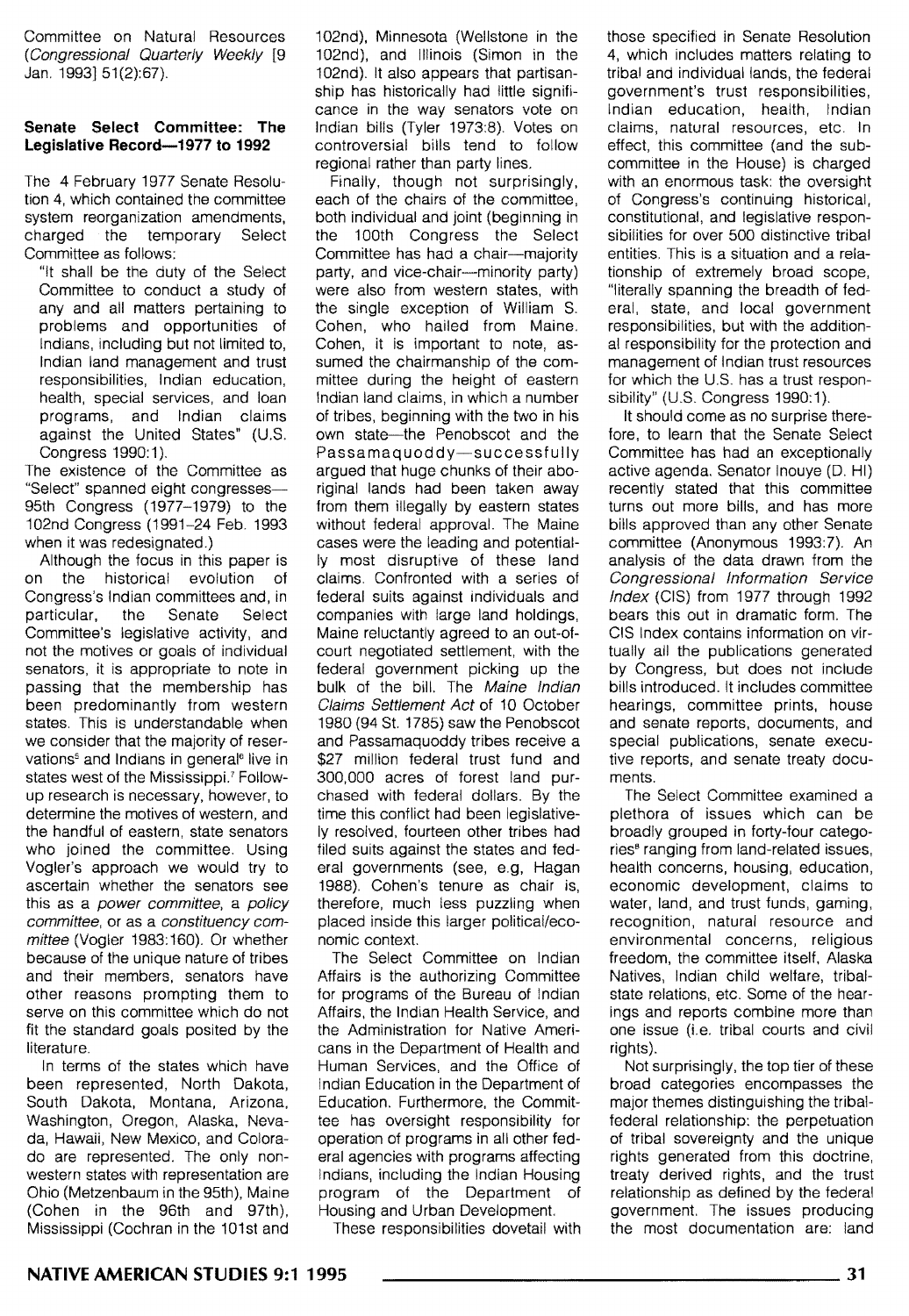(125), claims ( 115), health-related items (64), education (59), and environment/natural resources (50). The next grouping, "Committee" (46), represents documents pertaining to the Select Committee's own activities: This includes legislative summaries of the activities during the previous Congress, reports on the committee's budget, and hearings on the nomination and confirmation of various administrative personnel (i.e. Assistant Secretary of the Interior, National Gaming Commission members, and members of various special committees).

The next two categories, recognition/acknowledgement and restoration (RAR) (36) and water rights (35) are also self-evidently important. The RAR category issue is actually a fairly contemporary category. This subject matter, the establishment or reestablishment of political relations between tribes and the federal government, has generated a decent amount of legislative activity largely because of two developments: (1) efforts to restore tribes, bands, and rancherias which had been terminated by the federal government in the 1950s and 1960s (cp. the Termination Resolution, 67 St. B132) and (2) the BIA's establishment in 1978 of regulations and criteria to establish or deny "that an American Indian group exists as an Indian tribe" (Federal Register 43:39362-64).

The water rights category, by contrast, entails a complex issue that has been on the congressional agenda for well over a century. Beginning in 1867, the federal government enacted laws for the construction of canals for purposes of irrigation of Indian land as part of the larger plan to "civilize" Indians by forcing them into agricultural pursuits.<sup>9</sup> The Winter vs. United States decision of 1908 (209 U.S. 564) held that where land in territorial status was reserved by treaty to an Indian tribe, there was an implied reservation of water to the tribe. This "reserved" water right was to be protected by the federal government and legally neither the states nor the federal government were supposed to act in such a way as to reduce the amount of water inside a reservation below the amount necessary for the irrigation of Indian lands.

The subsequent history of Indian water rights and the federal government's record in protecting this essential right, however, indicates that the tribes' well established legal ("paper") right to water has often not

translated into an appropriation or into protection of actual ("wet") water that they are legally entitled to. As Burton (1991:x) recently wrote: "It is nevertheless possible to characterize the last two centuries as a period during which state governments and some federal elected officials generally did what they could to divest indigenous people of their natural resource heritage, while (until quite recently) federal judges generally did what they could to preserve that heritage for the tribes' use and enjoyment."

Burton's parenthetical statement, "until quite recently," is important because as he shows later in his study, since 1970 judicial carnage has been wreaked by the Supreme Court, which is now an inhospitable arena for tribes seeking to have their water rights protected. For example, tribes have "lost six of the seven water-related cases to come before the High Court-mostly on jurisdictional grounds" (Burton 1991 :39-40). These judicial losses have compelled a number of tribes to seek negotiated legislative solutions to their water rights with states. Hence, the surge of legislative activity published by CIS in 1992 (11 items). For example, legislative action on the Ft. McDowell Indian Water Rights Settlement Act, the Northern Cheyenne Indian Reserved Water Rights Settlement Act, and the San Carlos Apache Tribe Water Rights Settlement Act, were each considered in the 102nd Congress.

When we vault to the low end of the committee's activity scale, we see that a number of important topics generated little legislative attention. Categories with three or less hearings, reports, or prints include: Mental Health, Allotment, Aging, Civil Rights/Constitution, Reburial/Repatriation,<sup>10</sup> the National Indian Policy Research Institute, Indian Self-Determination/ Self-Governance, Impact Aid, Indian Veterans, Eastern Indians, Emergency Assistance, and California Indians.

Gauging the committee's workload by legislative session also reveals some interesting though still tentative findings. First, it is too early to draw any conclusions about the amount of committee activity generated and the relationship, if any, between the political party occupying the White House or controlling the Senate. For example, while Republicans controlled the executive branch for the last twelve years of the select committee's existence, they controlled only three of the eight congresses-the 97th through the 99th. Jimmy Carter (20 Jan. 1977 to 20 Jan. 1981) had no Indian policy per se, although a number of important laws were enacted during his embattled presidency: American Indian Religious Freedom Resolution (92 St. 469-470), Tribally-Controlled Commu-nity College Assistance Act (92 St. 1325-1327), Indian Child Welfare Act (92 St. 3069), the Maine Indian Claims Settlement Act (94 St. 1785}, and several crucial Supreme Court cases were handed down: Oliphant vs. Suquamish (435 U.S. 206 [1978]), United States vs. Wheeler (435 U.S. 322 ([1978]), Santa Clara Pueblo vs. Martinez (436 U.S. 56 [1978]), and United States vs. Sioux Nation (448 U.S. 374 (1980]). The fact that the committee produced only eighteen documents in 1979, by far the least amount of documentation, may be more a result of previous activity being resolved legislatively, administratively, and judicially; in effect, a clearing of the agenda. Legislative activity picked back up in 1980 as new issues were placed on the agenda or old ones resurfaced.

Second, the Reagan and Bush years represented a period of neofederalism (states reasserting rights with administrative and judicial acquiescence), a severe down-sizing of the federal budget for social service programs aimed at assisting Indian tribes (and minority and poor people in general), and a federal Indian policy enunciated on 24 January 1983 (reaffirmed by Bush on 14 June 1991) devoted to reducing tribal reliance on federal financial support and increasing tribal dependence on the private sector and individual entrepreneurship. Despite their massive losses in federal revenue, tribal political status was emboldened, whether inadvertently or not, by Reagan and Bush's description of the "government-togovernment" tribal-federal relationship and by Congress's and tribes' mutual call for a return to negotiated agreements.

#### **Conclusion**

This committee's work will remain complex and tedious. Complicating factors are legion. They include

( 1) the sheer diversity of tribes in Indian Country (517 tribal polities, including 226 Alaska Native villages), a number which also happens to be growing (the number of tribes continues to increase as previously ignored or terminated tribes establish or reestablish political ties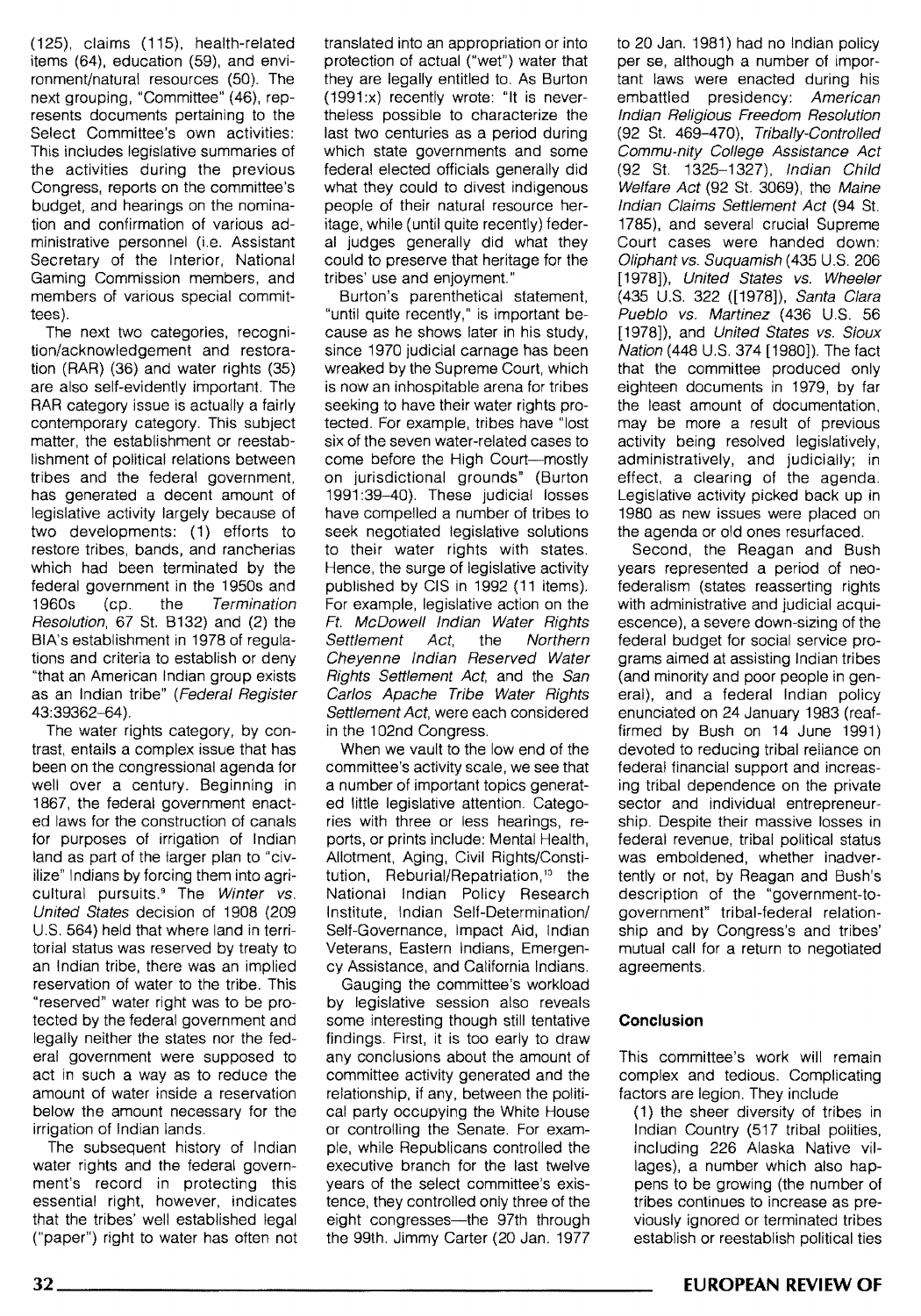with the United States government); (2) the genuine political and economic powerlessness of a majority of these tribal groups who must turn to Congress for necessary assistance;

(3) the generally contentious role of the western states (i.e. the Indian Gaming issue);

(4) the inherent conflicting goals within the BIA<sup>11</sup> and larger conflicts of interests with the Department of the Interior sometimes acting in ways that benefit its other constituencies (Bureau of Reclamation, Bureau of Land Management, Fish & Wildlife, National Park Service, etc.) to the clear detriment of tribes, notwithstanding the trust relationship the U.S. maintains towards tribal lands and resources (Burton 1991:130);

(5) the fact of the tribes' persistent extra-constitutional status, based on preexisting treaties and agreements and inherent sovereignty; and finally

(6) the generally anti-Indian stance of the Rehnquist Court on various substantive issues: criminal jurisdiction, religious freedom, state taxation, zoning of Indian lands, etc., which necessitates almost constant oversight by the committee of the Court's Indian case law.

How the newly titled Committee on Indian Affairs, now under Republican leadership, interacts with its sister House subcommittee, with President Clinton and his Indian affairs appointees, but more importantly, with the BIA, the general public, and the tribes, will largely determine what the future of the United States' Indian policy will be. The Committee, under the joint, bipartisan leadership of Senator's McCain and Inouye, has developed fairly amicable political relations with many tribes. It is questionable at this point whether this fairly constructive relationship will be sustained in light of GOP gains at both the federal and state level, although there is no way to accurately predict which direction federal Indian policy will go.

We can accurately say in hindsight, however, that this committee's "select" legislative record was one that generally favored tribal self-determination during a time when the Supreme Court and the executive branch actively sought to diminish both tribal autonomy and the federaltribal trust relationship.

#### **NOTES**

- 1. See the Legislative Reorganization Act of 1946 (60 St. 812) which resulted in the abolishment of both the House and Senate Standing Committees on Indian Affairs. This will be discussed more later.
- 2. In fact, beginning in the 1880s, Congress has delegated much of its constitutional authority to oversee and administer Indian affairs to administrative officials. This has, in many instances, been even more disastrous for Indians because they have discovered that their sovereign as well as their political and property right are often subject to the whims of federal bureaucrats. As Deloria (1985:6) has observed: "Regardless of the posture of any national administration toward Indians and their problems, the lowerlevel bureaucracy largely determines what the actual policy of the government will be."
- 3. As of 1992 the Senate had 15 standing committees, 87 subcommittees, 6 joint committees, and 5 special or select {beside the Indian committee there was the Special Committee on Aging, Select Committee on Ethics, Select Committee on Intelligence, and the Select Committee on POW/MIA Affairs) committees. On the House side, there were 23 standing committees, 136 subcommittees, and 5 select (Aging; Children, Youth and Family, Hunger; Permanent Select Committee on Intelligence; and Narcotics Abuse and Control) committees.
- 4. See Commissioner of Indian Affairs Hiram Walker's comments in his Annual Report of 1872 where he stated that "this action of Congress [treaty termination] does, however, present questions of considerable interest and of much difficulty, viz: What is to become of the rights of Indians to the soil, over portions of territory which have not been covered by treaties at the time Congress put an end to the treaty system? What substitute is to be provided for that system with all its absurdities and abuses? How are Indians never yet treated with ... to establish their rights?" (U.S. Commissioner of Indian Affairs 1872:471). And see also the comments of Commissioner T. J. Morgan in 1891 when he stated that the 1871 rider "was not regarded as depriving the several tribes or nations of their condition as alien dependent powers ..." (U.S. Commissioner of Indian Affairs 1891:16).
- 5. This term includes as well rancherias, Pueblos, and dependent communities (tribal communities in Oklahoma, except the Osage Reservation). The BIA administers the federal government's affairs with tribes inhabiting 278 reservations.
- 6. Over one-half of all Indians do not reside on reservation or trust land, per se.
- 7. States with the greatest Indian {BIA service) population as of 1989: Oklahoma (231,952), Arizona (165,385), New Mexico (126,346), Alaska (91,106), South Dakota (58,201), Washington (40,893), Montana (34,001), and North Dakota {23,629) (U.S. Bureau of Indian Affairs 1989:1).
- 8. Special thanks to two former research assistants, Samuel Cook and Stan Wann, for their invaluable assistance on this project. Sam did the initial and time-consuming categorization of the Senate Select Committee's hearings by subject matter; Stan fine-tuned the categories and tabulated the data. I also owe a mountain of debt to my department's Word Processing Specialist, Trish Morris, who encoded the data into the computer and created the tables (not included here).
- 9. See Cohen 1972:chapter 12, section 7 on "Reclamation and Irrigation" for a good discussion of early Indian irrigation projects.
- 10. The committee's work ultimately culminated in the passage of an important 1990 law, The Native American Graves Protection and Repatriation Act (104 St. 3048).
- 11. It is simultaneously charged with "managing all Indian Affairs," but is also charged with helping tribes become "self-determined," an obvious irreconcilability.

#### **REFERENCES CITED**

#### **Anonymous**

- 1993 Senate Indian Affairs Committee Adds New Members. News From Indian Country 7(4):1.
- **Barsh, Russel and James Y. Henderson** 
	- 1980 The Road: Indian Tribes and Political Liberty. Berkeley, CA: University of California Press.

#### **Burton, Lloyd**

1991 American Indian Water Rights and the Limits of Law. Lawrence, KS: University of Kansas Press.

#### **Cohen, Felix S.**

1972 Handbook of Federal Indian Law. Reprint ed. Albuquerque, NM: University of New Mexico Press.

#### **CR**

1984, 1993 Congressional Record. Washington, DC: Government Printing Office.

#### **Deloria, Vine Jr.**

- 1984 Congress in Its Wisdom: The Course of Indian Legislation. In: S. L. Cadwalader and V. Deloria, Jr. (eds.), The Aggressions of Civilization {Philadelphia, PA: Temple University Press), 106-130.
- 1985 Introduction. In: V. Deloria, Jr. (ed.), American Indian Policy in the Twentieth Century (Norman, OK: Oklahoma University Press), 3-14.
- 1992 The Application of the Constitution to American Indians. In: 0. Lyons and